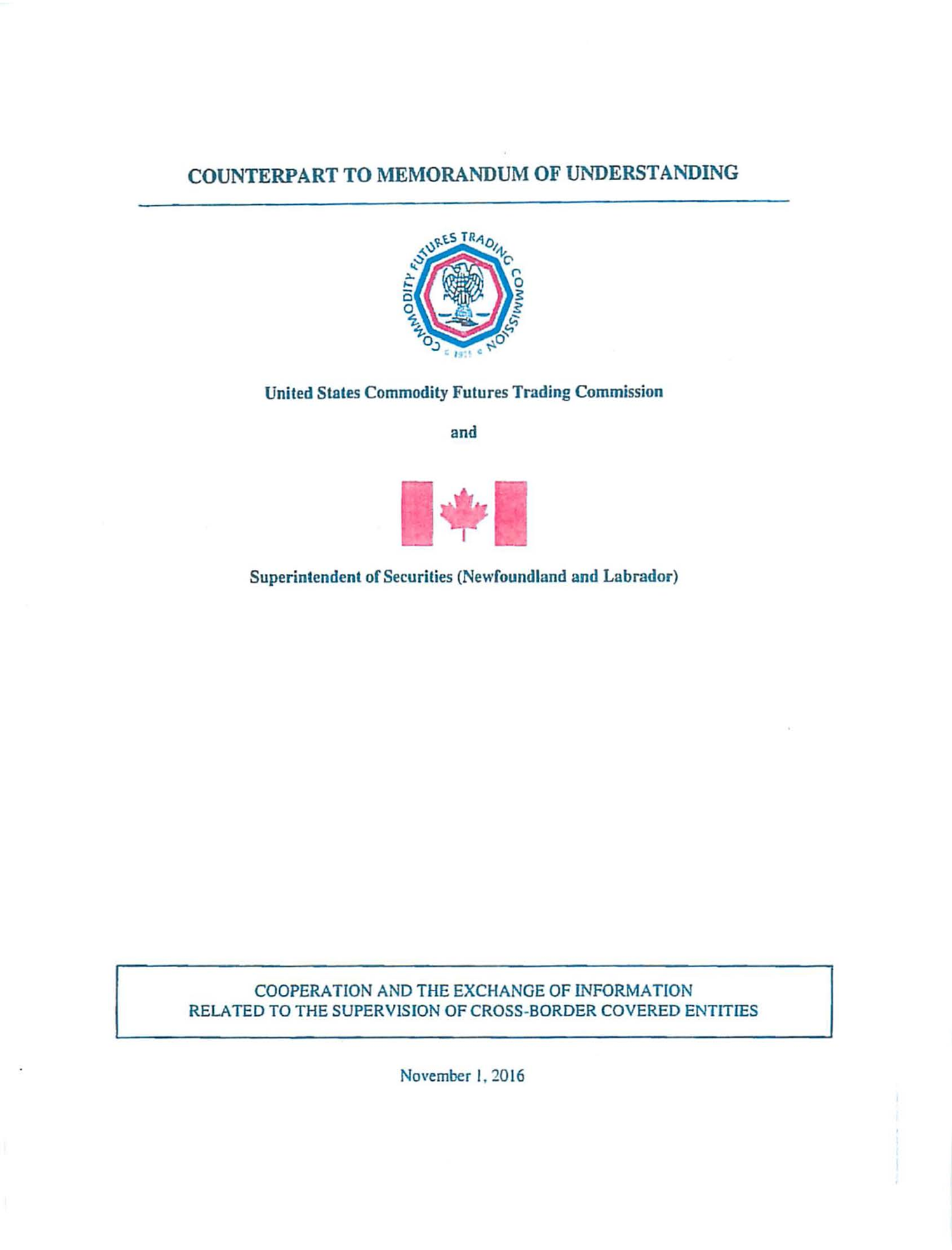## Appendix J

## COUNTERPART

1. The *Memorandum ofUnderstanding Concerning Cooperation and the Exchange of Information Related to the Supervision ofCross-Border Covered Entities* ("MOU") between the Commodity Futures Trading Commission ("CFTC") and the Alberta Securities Commission, the British Columbia Securities Commission, the Ontario Securities Commission, and the Québec Autorité des marchés financiers provides in Article Eight, Paragraph 41:

Any Canadian Authority may become a party to this MOU by executing a counterpart hereof together with the CFTC and providing notice of such execution to the other Canadian Authorities that arc signatories to this MOU.

- 2. The CFTC and Superintendent of Securities (Newfoundland and Labrador) ("SNL") are executing this counterpart to the MOU ("Counterpart") pursuant to Paragraph 41 of the MOU in order for the SNL to become a party to the MOU.
- 3. The SNL hereby falls within the definition of the term "Authority" in Article One, Paragraph l(b), of the MOU, and is a Canadian Authority and one of the Canadian Authorities within the scope of the MOU.
- 4. All terms and provisions of the MOU hereby apply to the SNL as though the SNL were specifically referenced in the MOU, except with respect to the SNL:
	- 32. The Authorities recognize that, while this MOU is not intended to gather information for enforcement purposes, subsequently the Authorities may want to use the nonpublic information provided pursuant to this MOU for enforcement purposes. In cases where a Requesting Authority seeks to use non-public information obtained pursuant to this MOU for enforcement purposes, including in conducting investigations or taking enforcement action, treatment of the non-public information will be in accordance with the use and confidentiality provisions of the IOSCO MMOU. However, with respect to information shared between the CFTC and SNL, Paragraph 33 applies to such use.
- 5. With respect to the SNL, where specific Canadian provinces are named in the MOU, the words "Newfoundland and Labrador" arc hereby included in the MOU.
- 6. With respect to the SNL, the definition of the term "Governmental Entity" means the Federal Ministry of Finance and the Newfoundland and Labrador Department of Finance, if the Requesting Authority is the SNL.